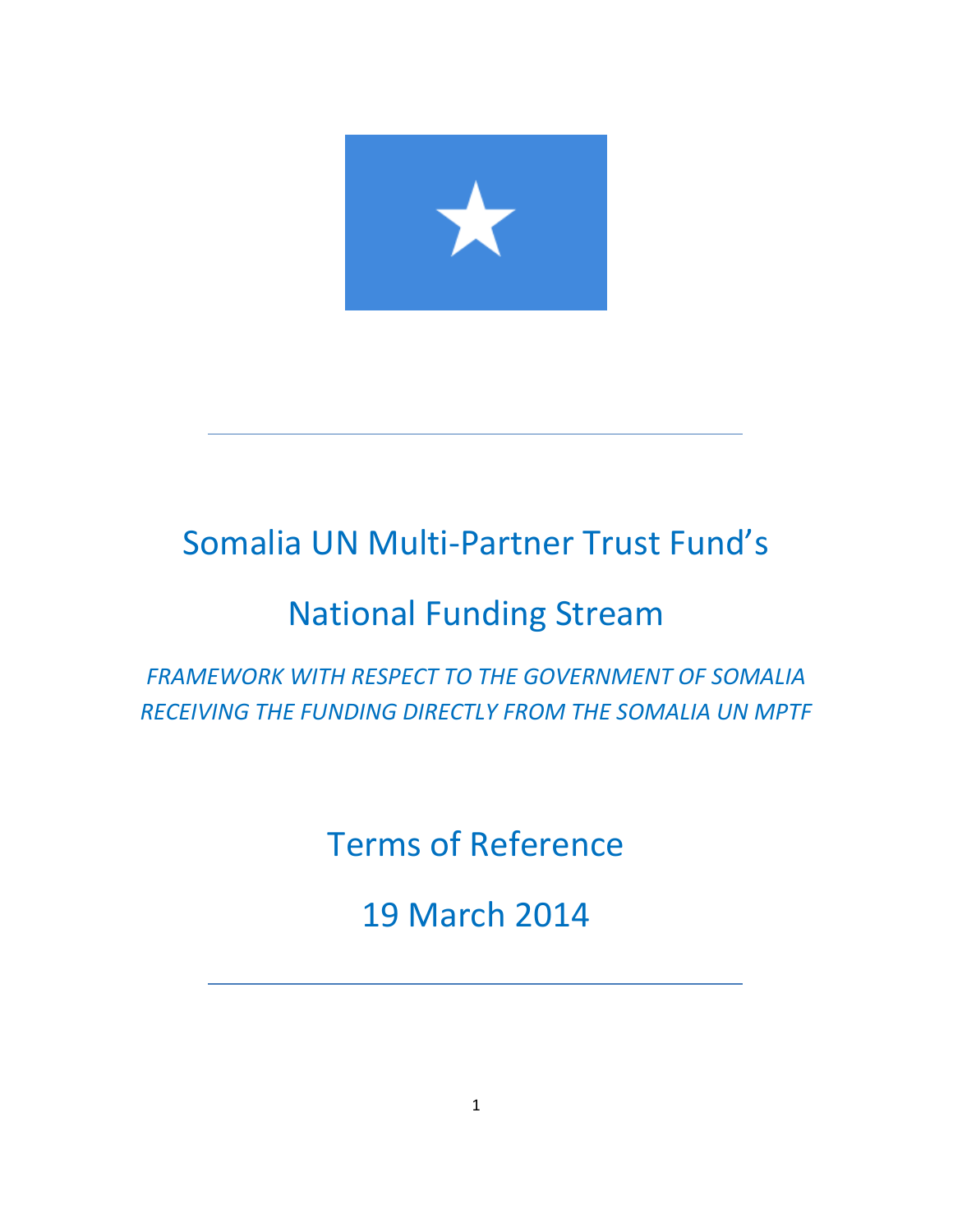# **Contents**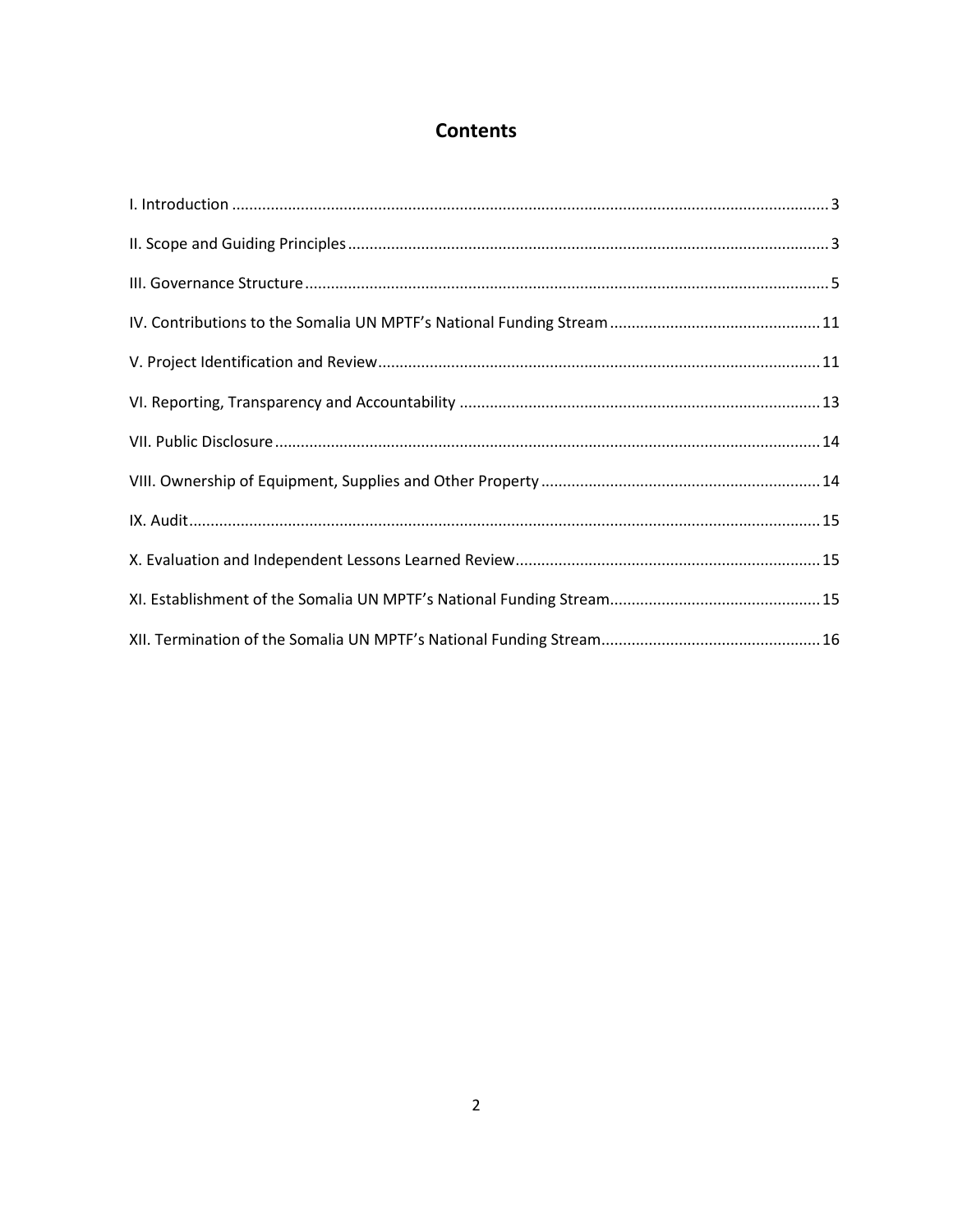## **SOMALIA UN MPTF'S NATIONAL FUNDING STREAM**

## **FRAMEWORK WITH RESPECT TO THE GOVERNMENT OF SOMALIA RECEIVING THE FUNDING DIRECTLY FROM THE SOMALIA UN MPTF**

## <span id="page-2-0"></span>I. Introduction

1. Alongside the establishment of the Somalia UN MPTF, and in the context of the envisaged performance monitoring of the Compact implementation, the UN will work with the FGS to establish a process and benchmarks to foster progressively the broader use of full national systems to channel and manage programmes. In view of this, the creation of a National Funding Stream was deemed to be a priority of the FGS.

2. The Somalia UN MPTF National Funding Stream will organize its programmatic and operational work according to the priorities identified under each Peacebuilding and Statebuilding Goals (PSGs) of the Somali Compact.

3. The National Funding Stream will be administered by the Multi-Partner Trust Fund Office (MPTF Office) of the United Nations Development Programme (UNDP), an international organization with experience and a demonstrated record in the administration of UN and National trust funds. The National Funding Stream will be governed and overseen by the SDRF Steering Committee led by the Government, with the participation of representatives from the Government, Multilateral Organizations, International Financing Institutions and donors, as defined in the TOR of the SDRF Steering Committee.

4. The Somalia UN MPTF will regularly review progress made towards agreed PFM benchmarks that will facilitate the increase of the overall share of aid funding that uses country systems.

## <span id="page-2-1"></span>II. Scope and Guiding Principles

5. The Somalia UN MPTF's National Funding Stream will be also be along the PSG Pillars, following the definitions and priorities of the Somali compact, namely Inclusive Politics (PSG1), Security (PSG2), Justice (PSG3), Economic Foundations (PSG4) and Revenue and Services (PSG5).

6. The Ministry of Finance recognizes that the detailed formulation and efficient implementation of the National Funding Stream activities will require substantial support in terms of the capacity development. Therefore, the financing of capacity development activities will be a priority of the Fund. This support for capacity development will be provided at the different levels:

(a) Compliance with fiduciary standards;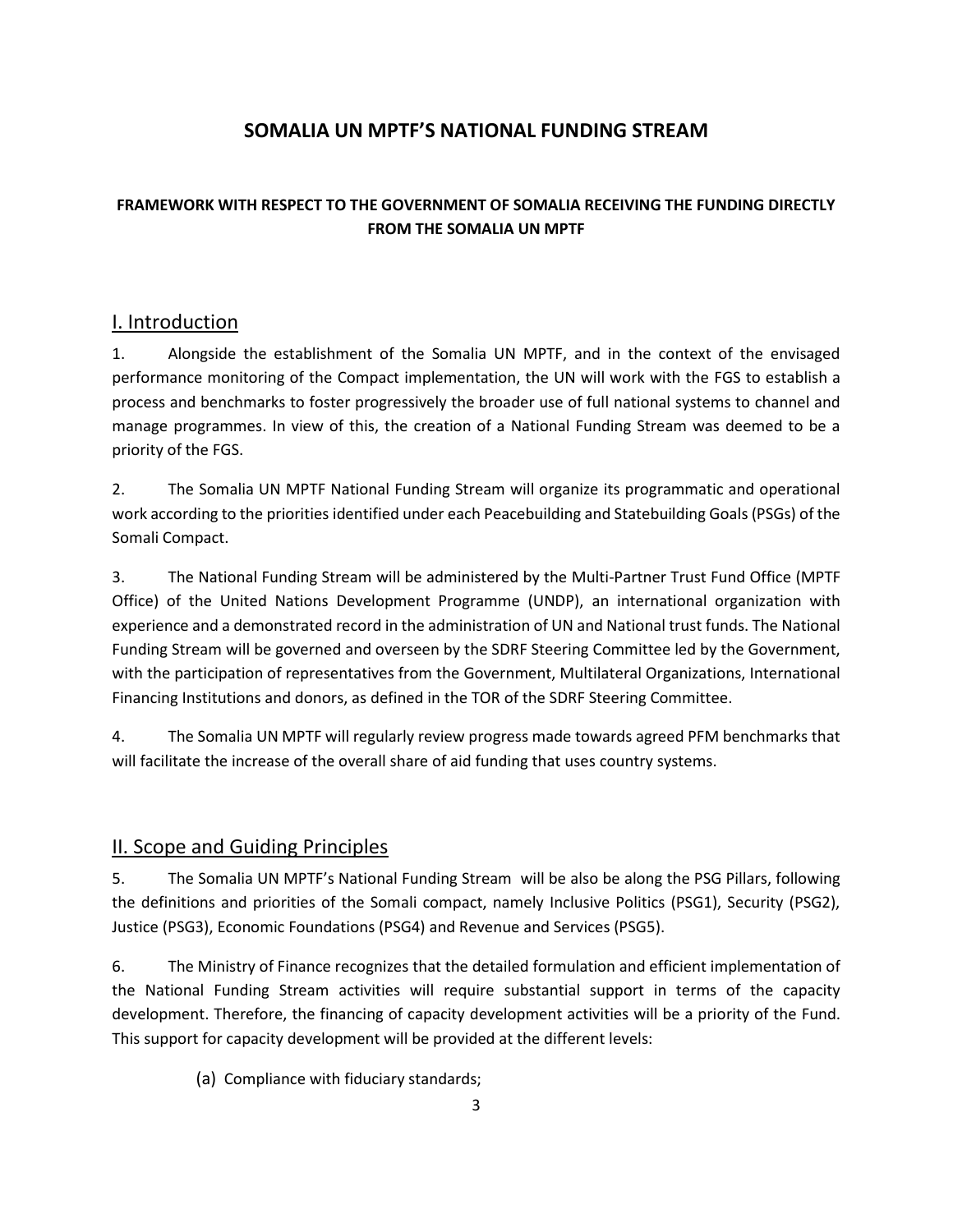- (b) Drafting high quality proposals;
- (c) Strengthening technical capacity and advisory services in relevant sectors; and
- (d) Support to the National Entities involved in the program and financial management, procurement, monitoring and evaluation, etc.
- 7. The Somalia UN MPTF's National Funding Stream arrangements aim to ensure that:
	- (a) Each project approved for funding is part of a Government-approved priority programme according to the Somali Compact and further elaborated through the PSG Action Plans.
	- (b) The activities financed are implemented by national implementing partners, under the overall ownership and leadership of the Government, to ensure sustainable local capacities;
	- (c) Funding and implementation are undertaken with full transparency and accountability, prompt delivery and efficient utilization of Somalia UN Fund resources.

8. The Somalia National Funding Stream mode of operation will enable the Government to oversee and guide the coordinated implementation of activities in accordance with its development agenda and ensure transparent fund administration and project implementation in accordance with international standards.

9. The Government has taken the initiative to establish a comprehensive governance and management structure for the Somalia UN MPTF, including:

(a) Fund administration by the MPTF Office of the UNDP;

(b) Use of international standards and systems for financial oversight, accountability and transparency;

- (c) Governance of the Fund activities, including oversight of financial management taking into account the national laws, regulations, rules, directives and procedures, and accountability framework of Somalia (hereinafter referred to as the "National Regulatory Framework") and the development and approval of the Fund portfolio of activities;
- (d) Following the decision of the SDRF Steering Committee, the direct transfer of resources by the MPTF Office to National Entities as instructed by the Ministry of Finance and on the basis of the capacity assessment; when the fiduciary management capacity of National Entities requires strengthening an appropriate level of support to expand capacity, accountability and fiduciary control is to be provided by the Fund.
- (e) Participation of the Fund contributors in the governance process;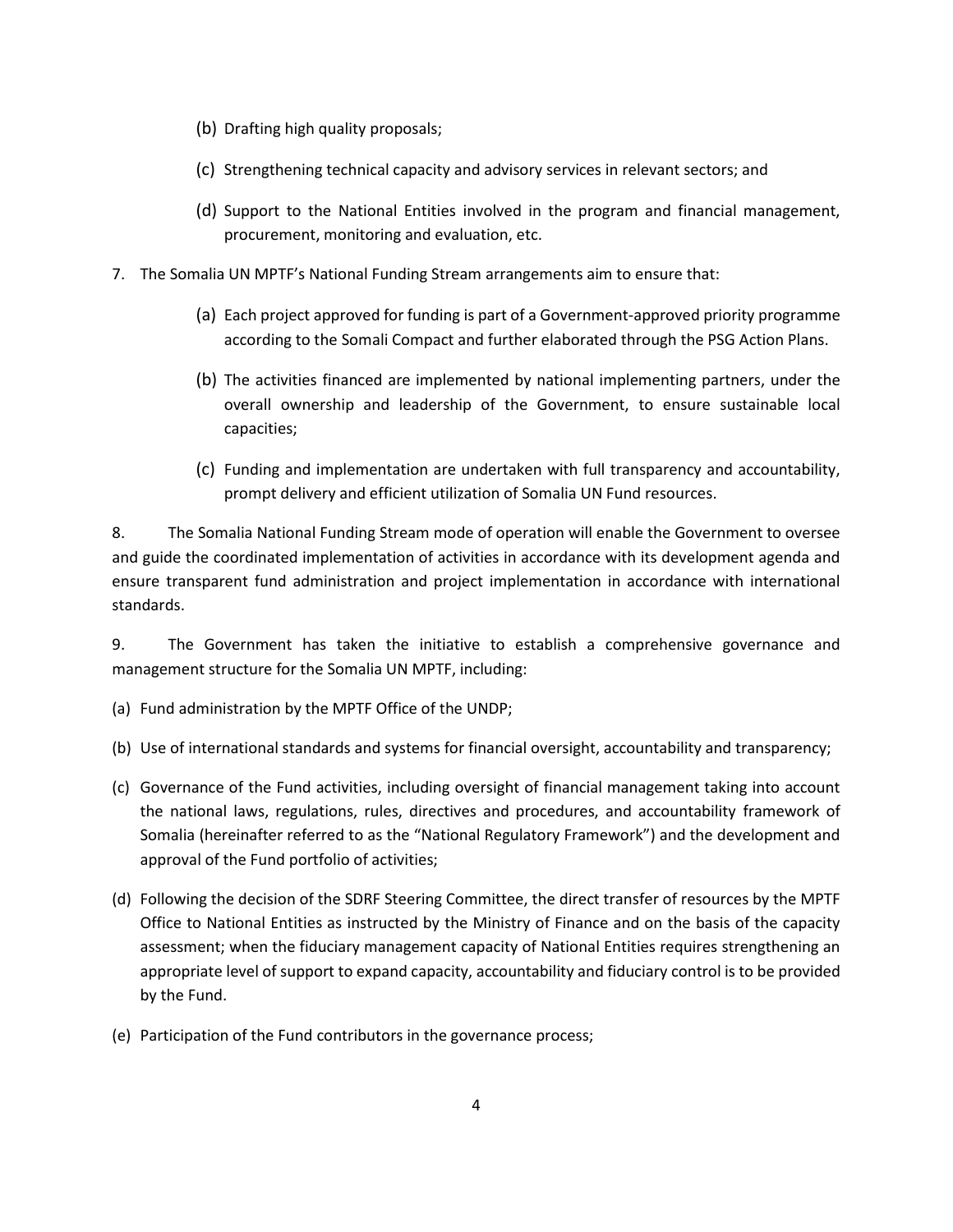- (f) Assessment of proposed Fund activities, based on the technical merits, and the principles of independence and impartiality;
- (g) Government-wide coordination and participation in development of the Trust Fund portfolio; and
- (h) On-going monitoring and evaluation of all Fund activities, including (1) setting up a comprehensive monitoring, reporting and verification system, which could be revised from time to time to ensure its continue relevance, (2) continuous monitoring of and reporting on Fund-supported projects through clear results- and resource-based frameworks, and (3) the systematic verification of project performance, using rigorous procedures, so that results are achieved in accordance with existing international standards, and recognized by national counterparts, as appropriate.

#### <span id="page-4-0"></span>III. Governance Structure

10. The governance structure of the National Funding Stream is illustrated in the diagramme of the governance structure of the overall UNMPTF (page 9).

11. The Somalia National Fund Stream is governed by the **SDRF Steering Committee**. After the establishment of the Somalia UN MPTF's National Funding Stream, the Steering Committee will establish its Rules of Procedure and approve the Operational Manual

12. With regards to the National Funding Stream, the SDRF Steering Committee undertakes the following responsibilities:

- (a) Provide overall leadership and set the strategic direction and oversight of the Fund;
- (b) Review and make fund allocation decisions on all Somalia UN MPTF's National Funding Stream activities, as recommended by the Ministry of Finance, serving as the Government Coordinating Entity, and appraised by the Technical Secretariat and within the framework of the Somali Compact and PSG Action Plans;
- (c) Authorize the Administrative Agent to release funds to the National Entities;
- (d) Review and approve the PSG annual workplans, which shall include the proposed budget framework and programme priorities. The PSG annual workplans are prepared by the PSG Working Groups.;
- (e) Review and approve the *Annual Fund Consolidated Report* that will be submitted by the Administrative Agent, for further submission to Contributors and public dissemination. Among other information, the *Annual Consolidated Report* shall include the annual consolidated narrative and financial reports of the Somalia National Funding Stream projects,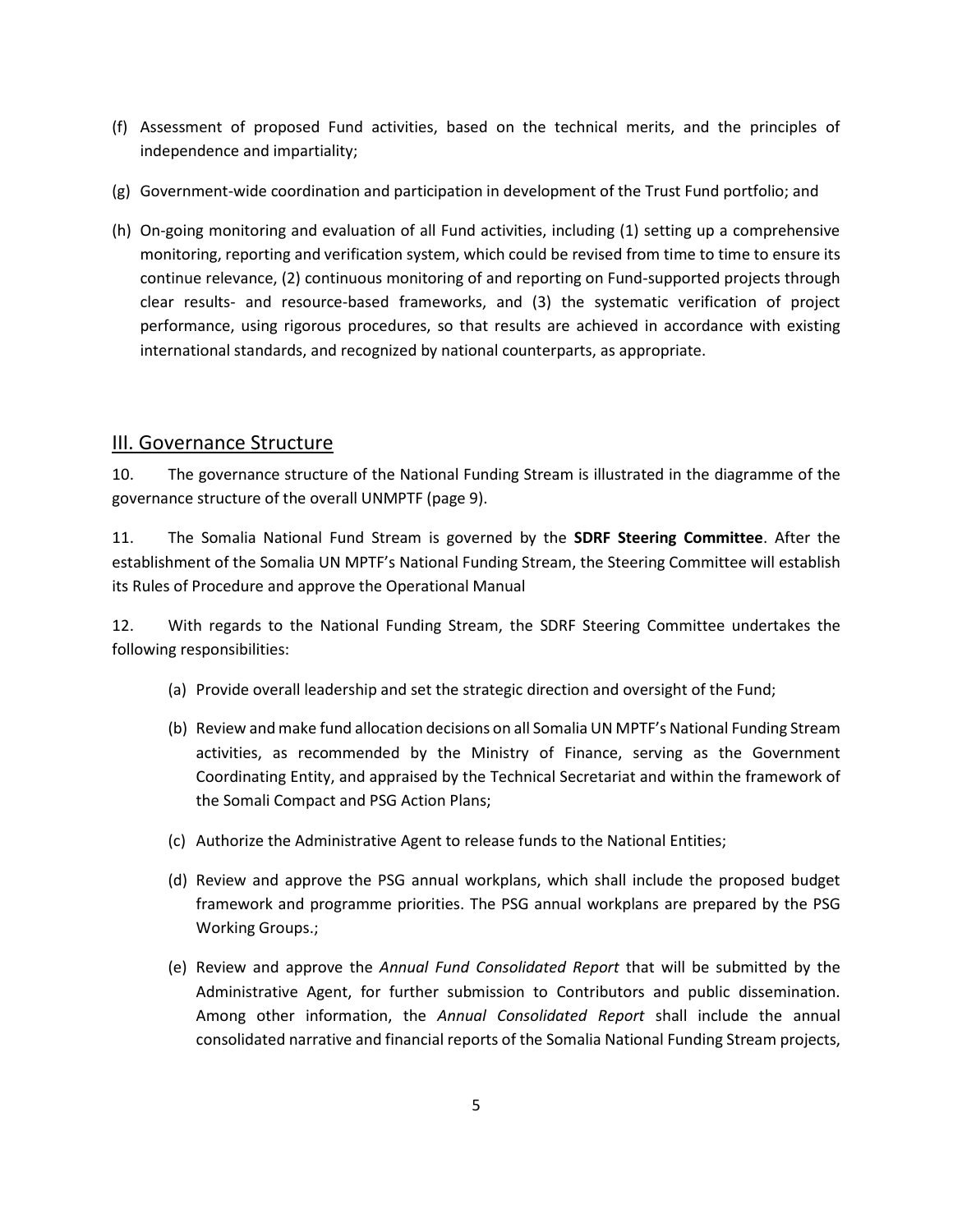as implemented by the National Entities and compiled and submitted to the Administrative Agent by the Government Coordinating Entity;

- (f) Review and approve, as applicable, the *Final Consolidated Reports* of the Somalia UN MPTF National Funding Stream activities which shall include the final consolidated narrative and financial reports of the Somalia UN MPTF National Funding Stream projects, implemented by the National Entities for further submission to Contributors and public dissemination;
- (g) Maintain oversight of financial management of the Somalia UN MPTF National Funding Stream, including through requesting third party financial audits of the National Entities, as required;
- (h) Oversee effective monitoring and evaluation of all Somalia UN MPTF's National Funding Stream activities to ensure fund-wide success and transparency, including receiving and approving the *Annual Monitoring and Evaluation Report* from the Secretariat, including commissioning independent performance evaluations and "lessons learned" exercises;
- (i) Review the broad findings of the periodic external audits of the National Entities to guide its resource allocation decisions;
- (j) Ensure flexible adaptation of the Somalia UN MPTF's National Funding Stream activities to changes in national programmes. It will also ensure coordination with the other relevant SDRF Windows.

13. The Steering Committee shall meet periodically in Mogadishu. The Steering Committee consists of two formats: it will meet every month with a limited membership to oversee the day-to-day management of the SDRF (the "executive SC"). Every third meeting of the SDRF SC will be held in a plenary format (the "plenary SC"), open to a wider group of development partners, and will offer direction on strategic issues of coordination, implementation, financing of the Compact commitments according to agreed benchmarks and timelines in the Compact, and any other problems and bottlenecks acknowledged either by the FGS or the international community. It will make funding decisions by consensus. Reports, recommendations and minutes of its meetings will be shared with the Somalia UN MPTF stakeholders. They will be made public through the Fund's website at the MPTF Office GATEWAY [\(http://mptf.undp.org\)](http://mptf.undp.org/).

14. The **FGS & Development Partners Groups (PSG Working Groups)** will provide technical forums for sectoral policy formulation, planning and programmatic co-ordination would serve as a common governance and coordination function for the Somalia UN MPTF and for the broader support to the Somali transition. Donors to the Somalia UN MPTF will participate in this governance arrangement together with a wider set of development partners. This platform would ensure joint oversight (donor and government) of the strategic direction, implementation and results of Somalia UN MPTF, the MPFs, and other financing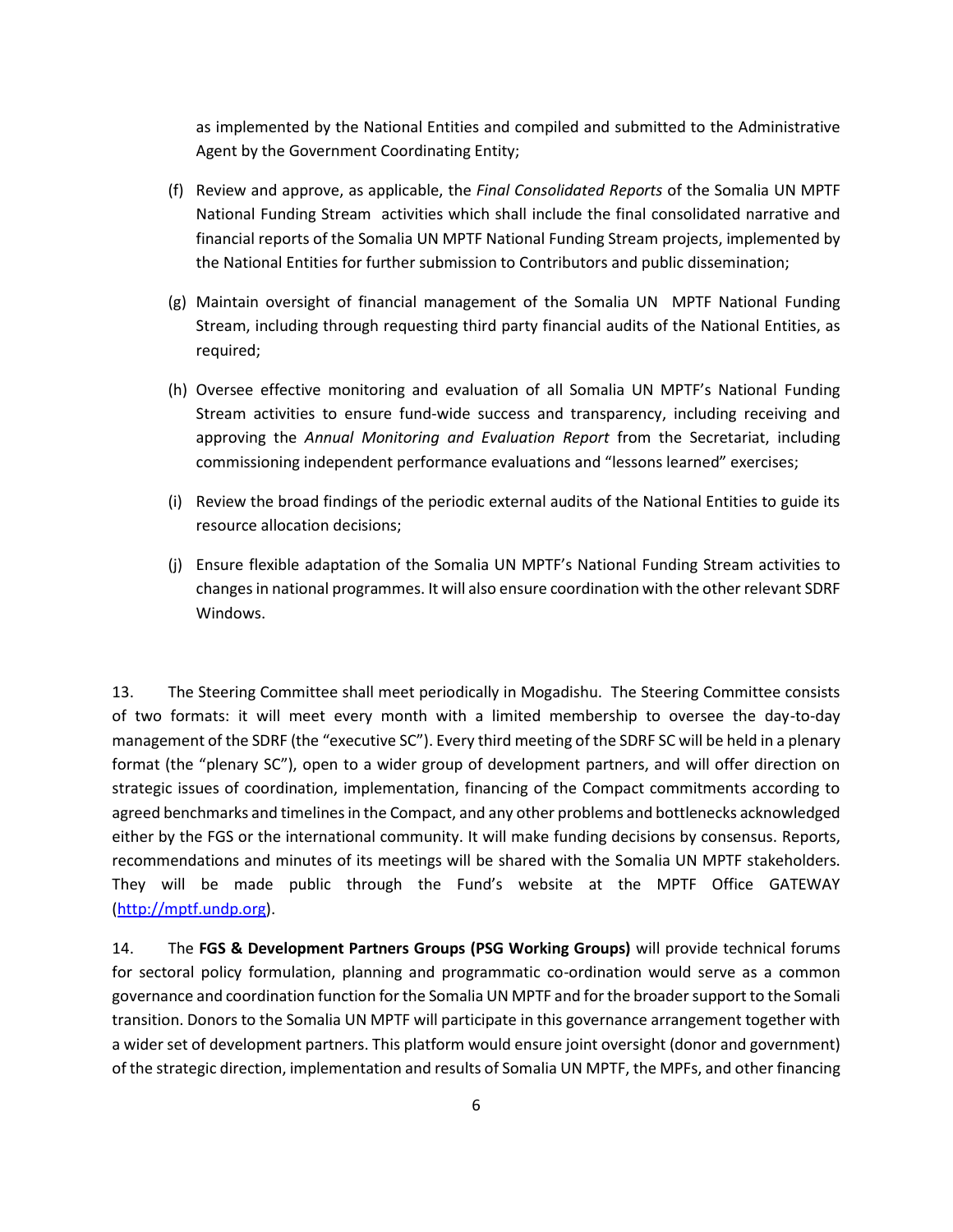instruments. The objective is to achieve shared oversight and coordination between the MPF and other financing instruments that adhere to common reporting standards agreed with the government as set out in the Compact;

15. The **Aid Coordination Unit** has been set up to support the proper functioning of the SDRF Steering Committee and the High Level Partnership Forum, and to advance day-to-day work on financing, aid effectiveness and co-ordination, monitoring and reporting. The Somalia UN MPTF will designate dedicated staff (who will be recruited or seconded), who will be dedicated to the work of the Somalia UN MPTF. Somalia UN MPTF's staff located in the Somalia UN Fund's Secretariat which is a part of the Aid Coordination Unit will be responsible for:

- i. Facilitating the preparation and conduct of the Steering Committee meetings related to the Somalia UN MPTF, including the preparation of agenda and minutes, distribution of documents, distribution of programme/project proposals submitted to the Steering Committee for funding decisions, etc.;
- ii. Organising programme/project vetting process/review, in close consultation with the PSG Working Groups (PSG WG), Participating UN Organisation and/or the National Entity that has been designated as an authority for a specific Pillar, to review the technical and operational appropriateness of the submitted proposal in light of the respective objective areas of Compact or future planning framework. The PSGWG and/or Participating Organisation would then submit a written opinion of the proposal to the Steering Committee through the Technical Secretariat for the Steering Committee's decision-making;
- iii. Reviewing programmes/projects submissions of Participating UN Organisations and National Entities to ensure adherence to the Somalia UN MPTF TOR and any subsequent criteria approved by the Steering Committee;
- iv. Recording the Steering Committee decisions, approvals and allocations and submitting those to the Administrative Agent;
- v. Tracking implementation progress, and identifying challenges to be reported to the Steering Committee;
- vi. Developing, in coordination with the Technical Secretariat, forms and templates to be used by the Participating UN Organisations, to submit project proposals and provide result-based reporting to the Steering Committee;
- vii. Undertaking monitoring, reporting and evaluation on Fund-level progress on periodic basis, and preparing analytical progress reports relating to agreed Somalia UN MPTF objectives; and
- viii. Periodically reviewing the Somalia UN MPTF TOR and recommending changes or revisions.
- 16. The following entities are involved in the Somalia UN MPTF's National Window:
	- (a) The Ministry of Finance and Planning has been designated as the **Government Coordinating Entity** with a mandate to coordinate the development and implementation of the Somalia UN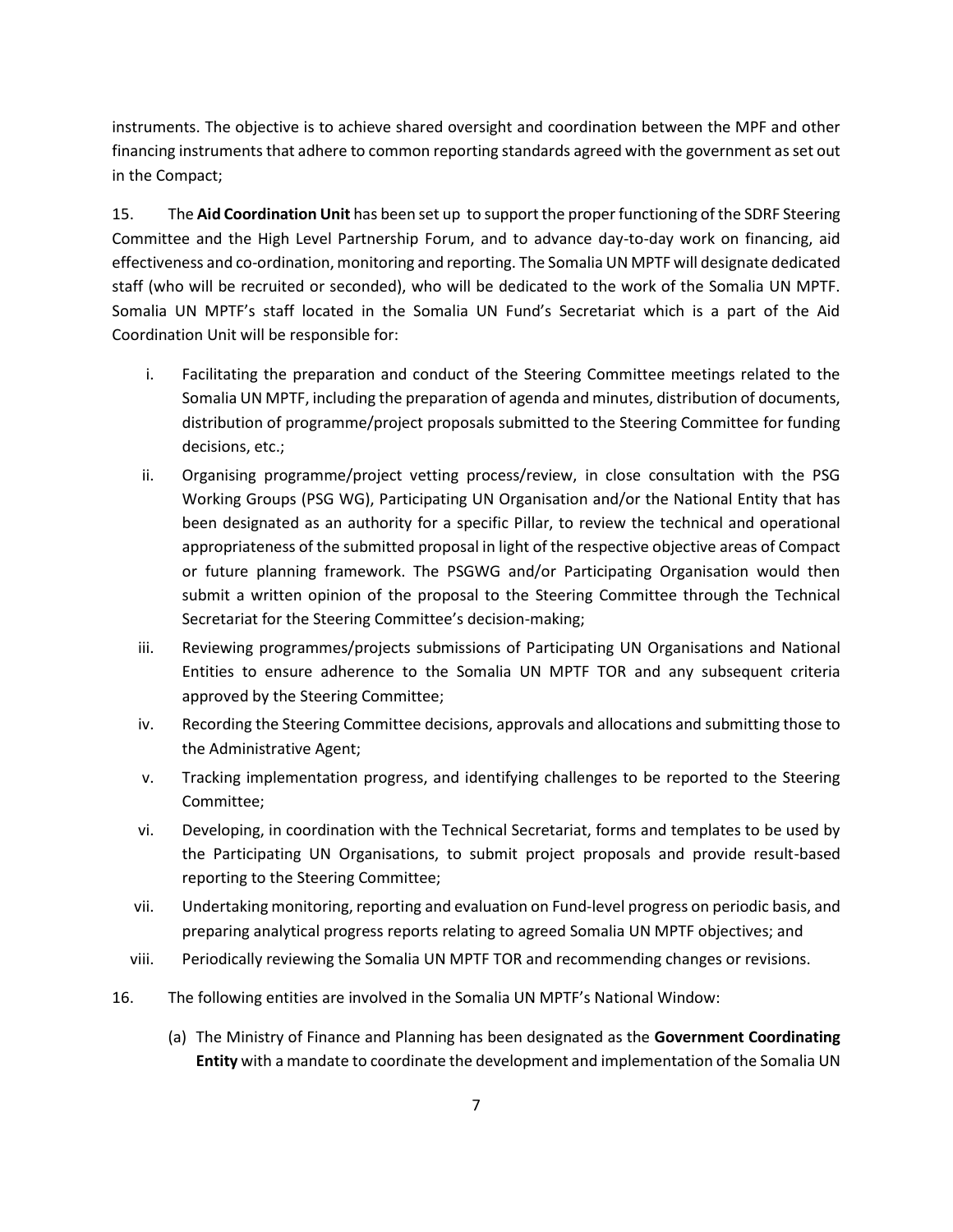Fund's National Funding Stream activities on behalf of the Government, promote Government-wide participation in the Somalia UN MPTF process and, ensure the exercise of oversight, accountability and transparency in relation to the portfolio implemented. Annually the Ministry of Finance will incorporate the projected Somalia UN MPTF National Funding Stream's resources as part of the National Budget (with the objective to be on plan; on budget; on parliament; on treasury; on procurement; on accounting; on audit; and on report).

- (b) **National Entities**, national institutions responsible for implementation of projects funded from the Somalia UN Fund's National Funding Stream; and
- (c) **The Administrative Agent** entrusted with fund administration functions for the Somalia UN MPTF's National Funding Stream.

#### **The Ministry of Finance as the Government Coordinating Entity**

17. As the Government designated Government Coordinating Entity, the Ministry of Finance shall be responsible and accountable for the effective development, implementation and monitoring and evaluation of the Somalia UN MPTF's National Funding Stream portfolio implemented by National Entities. Among the tasks, the Government Coordinating Entity shall:

- (a) Assume full programmatic and financial accountability, on behalf of the Government, for activities implemented by the National Entities;
- (b) Instruct the Administrative Agent on the disbursements of the funds approved by the Steering Committee to the National Entities, pursuant to the National Regulatory Framework.
- (c) Promote Government-wide participation, coordination and coherence in the Somalia UN MPTF's National Funding Stream;
- (d) Coordinate the design of the overall Somalia UN MPTF National Funding Stream's portfolio through the PSG Working Groups, including selection of the individual projects that will comprise such portfolio;
- (e) Authorize the development of *Programme/Project Proposals* by the National Entities;
- (f) Ensure that all *Programme/Project Proposals* are relevant to the Somalia UN MPTF National Funding Stream priorities, in accordance with the [ Somali Compact and further elaborated by the PSG Action Plans, and that all development criteria have been met;
- (g) Submit *Project Proposals* to the Secretariat for appraisal, including follow-up as required; and
- (h) Compile and submit to the Administrative Agent the narrative and financial reports of the Somalia UN MPTF National Funding Stream activities implemented by the National Entities.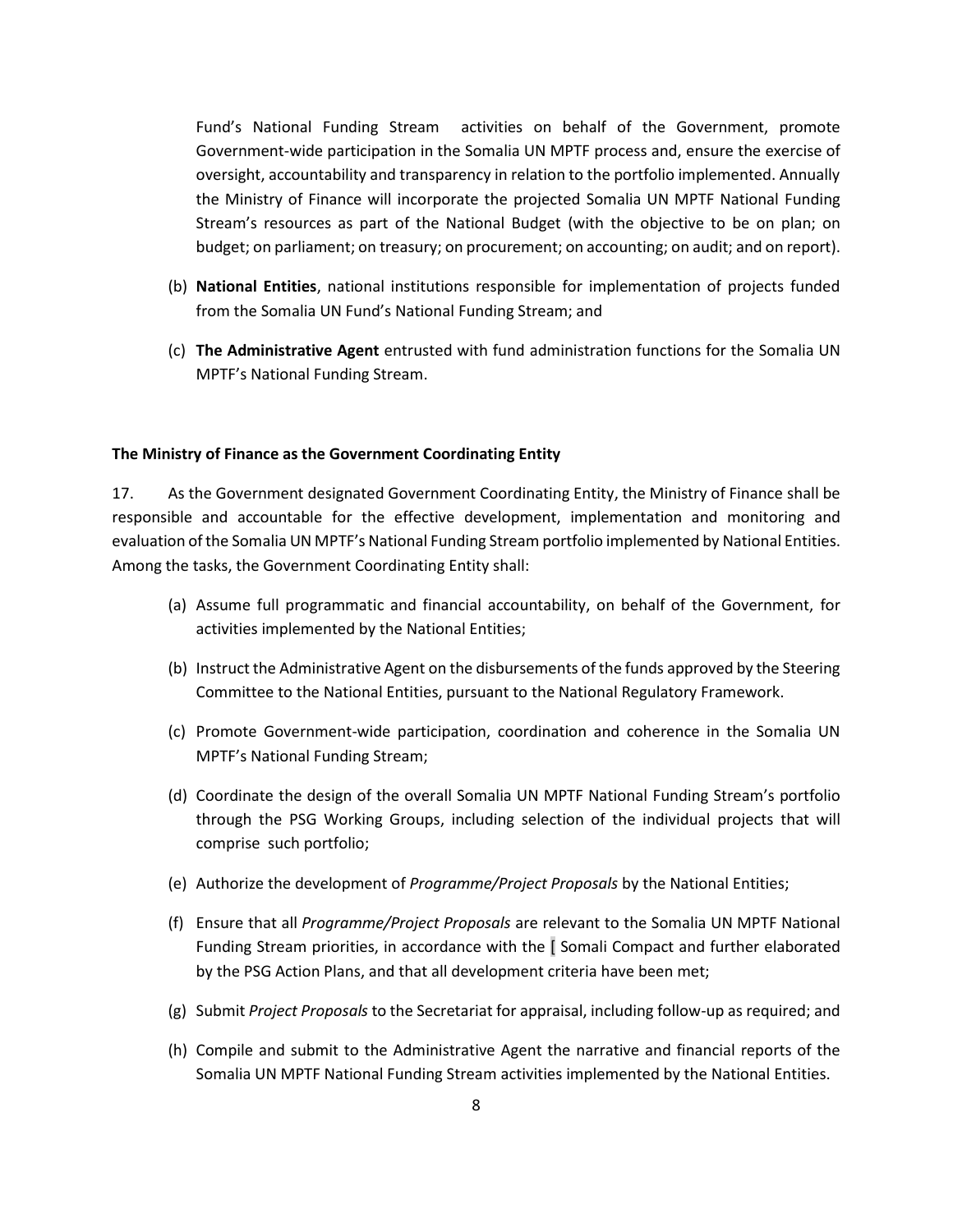18. **The Ministry of Finance** will ensure that funds disbursed by the Administrative Agent to the National Entities, as approved by the Steering Committee, for the purposes of the approved activities under the Somalia UN MPTF's National Funding Stream shall not be co-mingled and are released to the National Entities in a timely manner.

#### **National Entities**

19. The Government Coordinating Entity through the National Entitiesshall assume full programmatic and financial accountability for the funds disbursed to them by the UN MPTF Office as Administrative Agent upon the instruction of the Steering Committee. Such funds shall be administered by each National Entity in accordance with the National Regulatory Framework, provided that national financial regulations and rules do not contravene the principle of UNDP's Financial Regulations and Rules.

20. National Entities, through the Government Coordinating Entity, will prepare proposals for funding and submit them to the Steering Committee for approval after review by the Secretariat. Based on the instructions from the Steering Committee and the capacity assessment, particularly related to standards and fiduciary management capacity, the Administrative Agent will transfer the approved funding to the relevant National Entities who are responsible for implementing activities, in accordance with the National Regulatory Framework.

21. The Government Coordinating Entity, through each National Entity, shall assume full programmatic and financial accountability for the funds disbursed to them by the Administrative Agent.

22. Each National Entity shall establish a separate ledger account under its financial regulations and rules for the receipt and administration of the funds disbursed to it by the Administrative Agent, from the Somalia UN MPTF National Funding Stream Account. This separate ledger account shall be administered by each National Entity in accordance with the National Regulatory Framework, including those relating to interest. This separate ledger account shall be subject exclusively to the internal and external auditing procedures set forth in the National Regulatory Framework and in accordance with the Memorandum of Agreement (MOA) signed between the Government and UNDP, in its capacity as the Administrative Agent of the Somalia UN MPTF National Funding Stream.

23. The terms of payment of the National Entities will be approved by the Steering Committee. The Somalia UN Fund National Funding Stream's projects will be implemented by National Entities in accordance with the Somali Compact and further elaborated by the PSG Action Plans, the National Regulatory Framework and the MOA.

#### **Administrative Agent**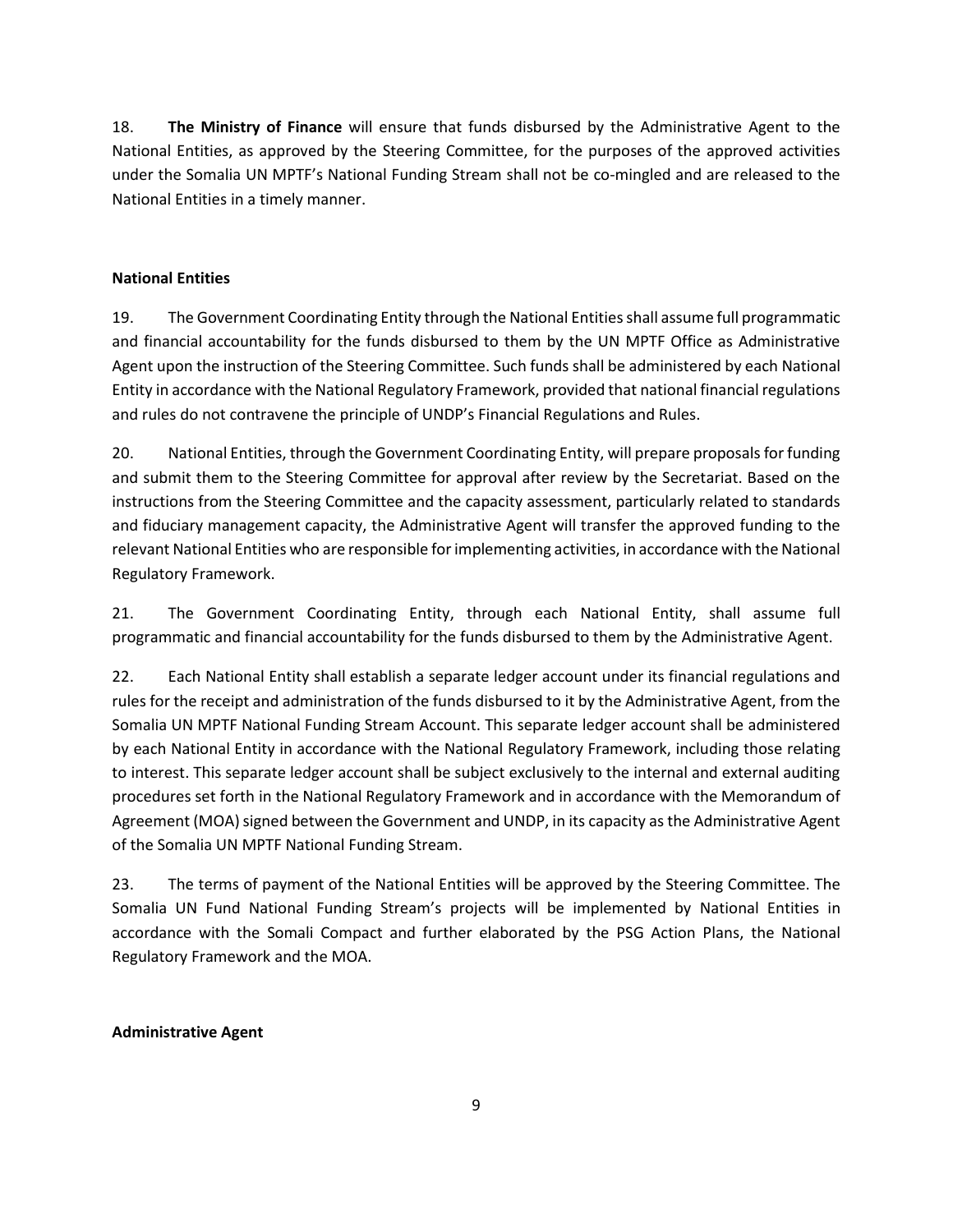24. The Somalia UN MPTF National Window will be administered by the UNDP through its Multi-Partner Trust Fund Office (MPTF Office), as Administrative Agent, providing management and other support services to the Government, in accordance with UNDP's regulations and rules. The Administrative Agent will establish a separate bank account for receipt of contributions to the Somalia UN MPTF' National Funding Stream.

25. The UNDP MPTF Office, as the Administrative Agent of the Somalia UN MPTF's National Funding Stream, will:

- (a) Receive financial resources from Contributors and deposit those in the Somalia UN MPTF's National Funding Stream Account;
- (b) Administer the funds received, in accordance with UNDP regulations, rules, policies and directives and this TOR, including the provisions relating to winding up the Somalia UN MPTF's National Funding Stream Account and related matters;
- (c) Subject to availability of funds and following agreements signed between the Government Coordinating Entity and National Entities, and after instruction from the Government Coordinating Entity, disburse the funds to each National Entity for the Somalia UN MPTF's National Funding Stream projects in accordance with the decisions of the Steering Committee, taking into account the budget set out in the approved programmatic document $^{\rm 1}$ , as amended in writing from time to time by the Steering Committee;
- (d) Subject to availability of funds, and following the agreement signed between the Government Coordinating Entity and the National Entities carrying out activities financed from the Somalia UN MPTF's National Funding Stream, disburse the funds from the Somalia UN MPTF's National Funding Stream to the National Entities, in accordance with the decisions of the Steering Committee and the instruction of the Government Coordinating Entity, taking into account the budget set out in the approved programmatic document, as amended in writing from time to time by the Steering Committee;
- (e) Consolidate statements and reports, based on submissions provided to the Administrative Agent by the Government Coordinating Entity containing the submissions of each National Entity, as set forth in Paragraph 34 below, and provide these to the Steering Committee and Contributors, through the Secretariat;
- (f) Provide final reporting, including notification that the Somalia UN MPTF's National Funding Stream has been operationally completed, in accordance with this Framework;

 $\overline{a}$ 

 $1$  As used in this document, an approved programmatic document refers to projects, programmes which are approved by the Steering Committee for fund allocation purposes.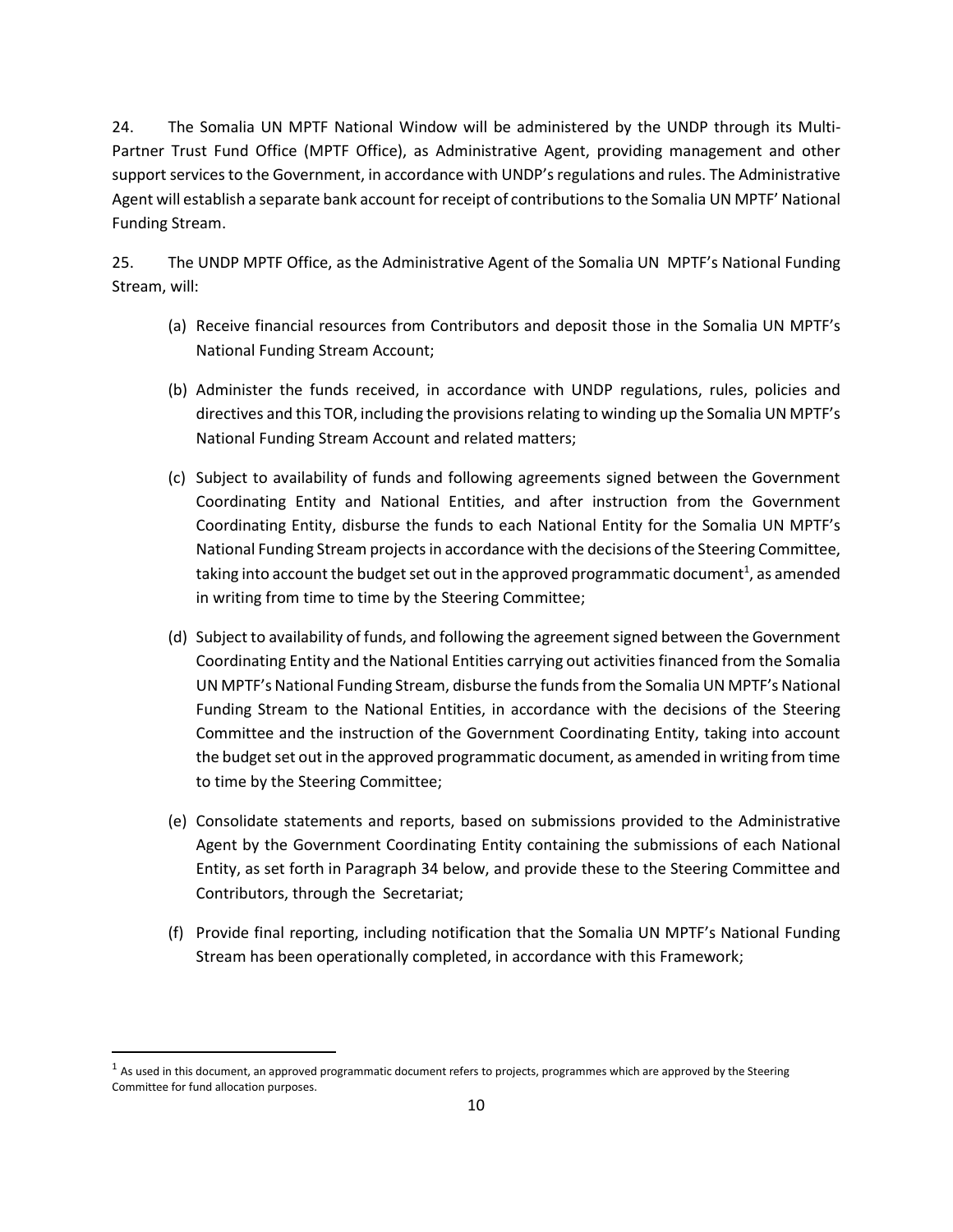(g) Disburse funds to the Government Coordinating Entity for any additional costs of the tasks that the Steering Committee may decide to allocate in accordance with this Framework.

26. To cover the cost of the UNDP MPTF Office fund administration services, UNDP MPTF Office will charge a one-time fee of one per cent (1%) of each contribution deposited in the Somalia UN MPTF's National Funding Stream Account. The fee will be deducted from the contribution at the time of its deposit.

## <span id="page-10-0"></span>IV. Contributions to the Somalia UN MPTF's National Funding Stream

27. Contributions to the Somalia UN MPTF's National Funding Stream will be accepted from governments, intergovernmental and non-governmental organizations, and private sector organizations.

28. **Contributors are encouraged to provide un-earmarked contributions to the Somalia UN MPTF's National Funding Stream**, which will be programmed by the Steering Committee, supported by the Secretariat. Given the presence of the large PSG pillars and contributors' engagement with specific PSG pillars and sectors, **contributors may earmark their contribution by Pillar** (e.g. Justice, Revenue and services) **or flagship public investment**/ joint programme (see template of the Standard Administrative Arrangement).

29. Contributions to the Somalia UN MPTF's National Funding Stream may be accepted in United States dollars or in any other currency that can be readily utilized. Such contributions shall be deposited into the bank account established by the UNDP MPTF Office. Funds received from Contributors will be received on account of the Government, and not as UNDP resources.

30. The value of a contribution payment, if made in a currency other than United States dollars, shall be determined by applying the United Nations operational rate of exchange in effect on the date of payment. Gains or losses on currency exchanges shall be recorded in the Somalia UN MPTF's National Funding Stream Account established by the Administrative Agent.

31. Resources from the Somalia UN MPTF's National Funding Stream will be utilized for the purpose of meeting the direct costs of projects managed by the National Entities. Details of such projects, including respective budgets and implementation partners (national entities, NGOs/civil society organizations, intergovernmental organizations) will be set out in the relevant project documents that will be reviewed by the Secretariat and subsequently approved by the Steering Committee.

## <span id="page-10-1"></span>V. Project Identification and Review

32. The development and approval of the Somalia UN MPTF's National Funding Stream *Projects* shall follow the following stages: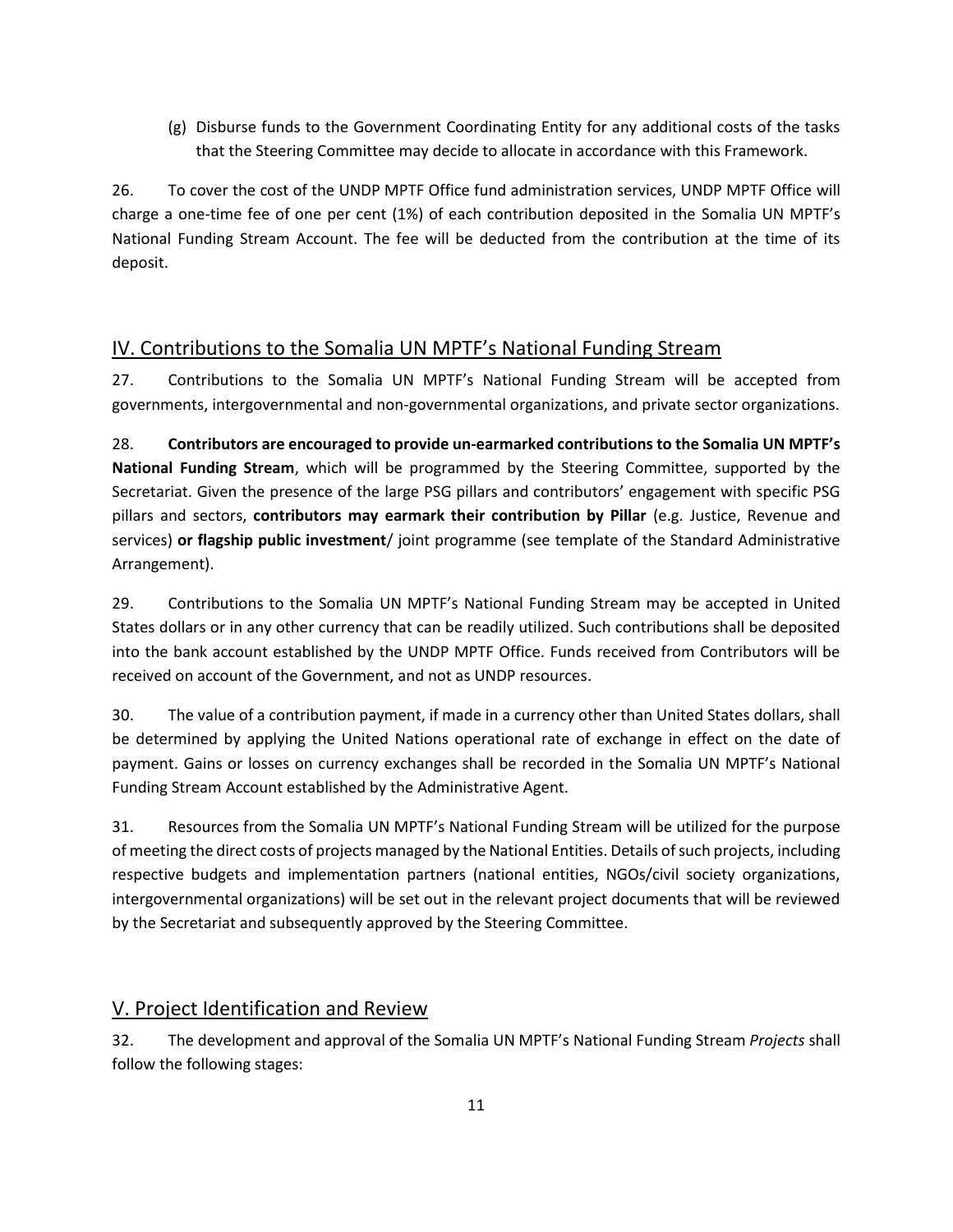- (a) **Development of a** *Project Proposal:* The development of a *Project Proposal* shall be authorized by the Government Coordinating Entity. The process and criteria for determining the composition of the portfolio and authorizing development of individual projects shall be determined by the Government, according to the established policy, priorities and procedures of the Somalia UN MPTF's National Funding Stream and using government systems (on plan; on budget; on parliament; on treasury; on procurement; on accounting; on audit; and on report). *Project Proposals* will use a *Standard Project Application Form* developed by the Ministry of Finance. The National Entities shall ensure that each Somalia National Fund *Project Proposal* is supported by the appropriate performance, impact and capacity studies, as outlined in the *Standard Project Template*. Where appropriate, the National Entities shall engage in processes of public consultation, and include consultation results in the proposal;
- (b) **Submission of** *Project Proposals* **for appraisal by the Secretariat:** *Project Proposals* shall be presented to the Secretariat within the Aid Coordination Unit for appraisal, with all relevant supporting documentation. *Project Proposals* shall be presented through the Government Coordinating Entity, which will make its own recommendation on funding allocation. The Secretariat shall conduct a comprehensive, independent and impartial technical appraisal of each Somalia UN MPTF's National Funding Stream *Project Proposal*, based on criteria developed in collaboration with the Government Coordinating Entity and approved by the Steering Committee. The appraisal shall include a review of the financial, technical and performance elements of the activity, social and environmental impact studies, and assessment of the institutional capacity of the National Entities to ensure the organization has the means to implement the project, among other elements. The technical appraisal may be conducted directly by Secretariat personnel. Alternatively, the Secretariat may rely on the support from the UN System with the technical assessments of specific proposals.
- (c) **Decision on Funding Allocation by the Steering Committee:** The Secretariat will present the findings of its *Technical Appraisal of Project Proposals* to the Steering Committee, along with all relevant project documentation and the recommendation of the Government Coordinating Entity. At its regular meetings, the Steering Committee will render a decision on funding allocations to each *Project Proposal*, taking into account the recommendations of the Government Coordinating Entity and the findings of the Secretariat appraisal. The Steering Committee may also receive submissions from other interested parties, where these are of direct relevance to the *Project Proposal* under consideration. The Steering Committee shall have access to all information it deems relevant in making its decision. If the Steering Committee rejects a project or if it requests further study or review. It shall communicate its decision or request to the Government Coordinating Entity, and will direct the Secretariat to take the appropriate follow up action;
- (d) **Release of funds:** Following its project approval and funding allocation decisions, the Steering Committee will authorize the Administrative Agent to disburse funding promptly from the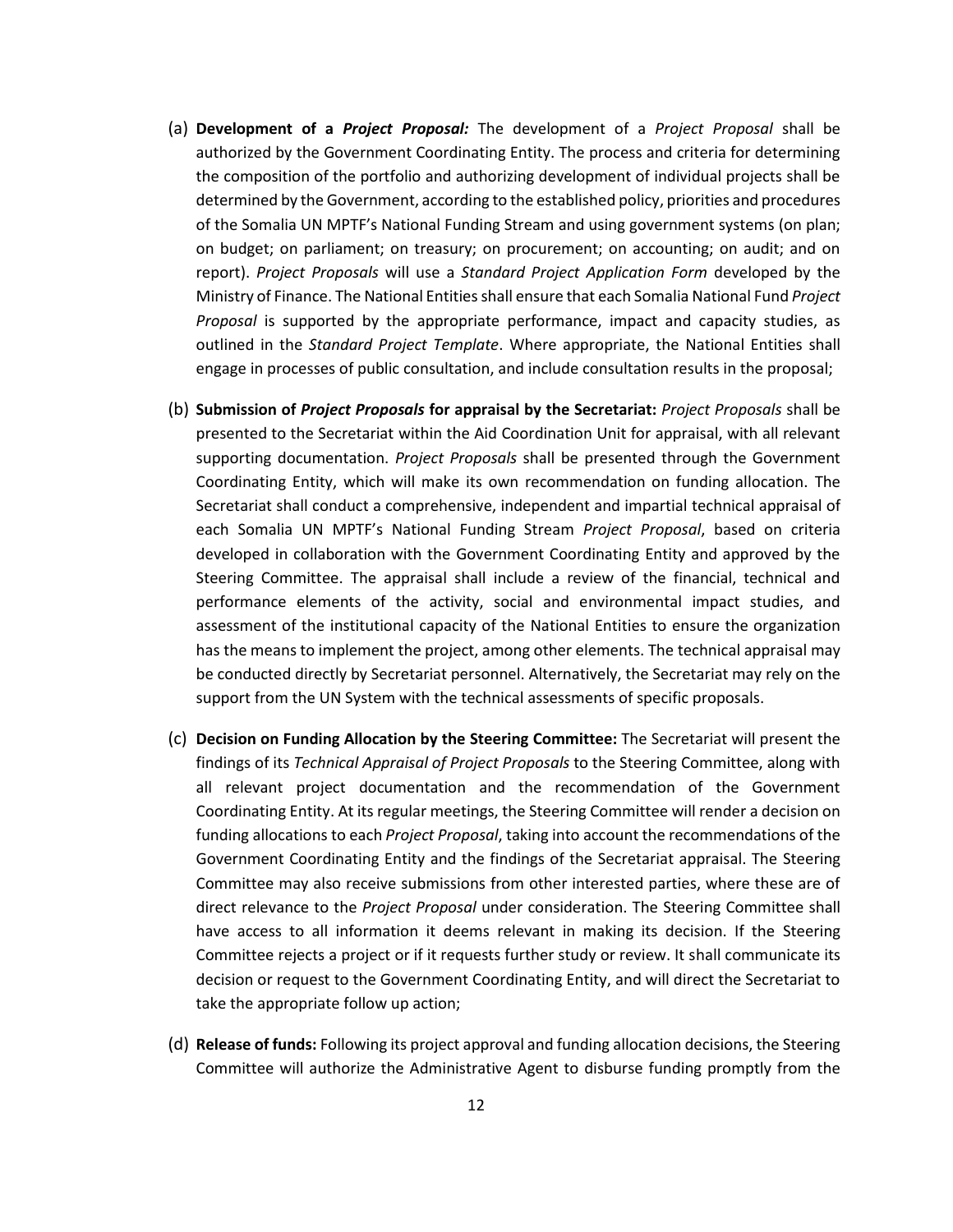Somalia UN MPTF National Funding Stream Account to National Entities. The fund transfers to the projects by the Administrative Agent will normally be released in accordance with the national regulatory framework, in order to avoid interruptions in the ongoing activities due to lack of funds. On a quarterly basis the Steering Committee will verify the accurate use of the resources for the previous quarter, and will authorize the next fund allocation.

(e) **Ongoing Monitoring and Evaluation:** After the funding allocation decision is made, the National Entities, working with the Government Coordinating Entity and the Secretariat, shall ensure that each activity is subject to the required standards and procedures for accountability and transparency, including all financial and programme performance monitoring, evaluation and reporting, in accordance with internationally-accepted standards. The funded activities will be implemented in accordance with the National Regulatory Framework and subject to external auditing requirements as set in their respective National Entities' agreements.

### <span id="page-12-0"></span>VI. Reporting, Transparency and Accountability

33. For each project approved for funding from the Somalia UN MPTF National Funding Stream, each National Entity through the Government Coordinating Entity shall provide the Administrative Agent with the following statements and reports prepared in accordance with the reporting procedures of the Somalia National Funding Stream:

- (a) Annual narrative progress reports, to be provided no later than three months (March 31) after the end of the calendar year;
- (b) Annual financial statements and reports as of 31 December with respect to the funds disbursed to it from the Somalia National Fund Account, to be provided no later than four months (April 30) after the end of the calendar year;
- (c) Final narrative reports, after the completion of the activities in the approved programmatic document and including the final year of the activities in the approved programmatic document, to be provided no later than four months (April 30) of the year following the financial closing of the Fund. The final report will give a summary of results and achievements compared to the goals and objectives of the Fund, as applicable.
- (d) Mid-year progress updates that will allow the Government and the Steering Committee to assess project implementation progress on an on-going basis;
- (e) Certified final financial statements and final financial reports after the completion of the activities in the approved programmatic document and including the final year of the activities in the approved programmatic document, to be provided no later than six months (30 June) of the year following the financial closing of the Fund, as applicable.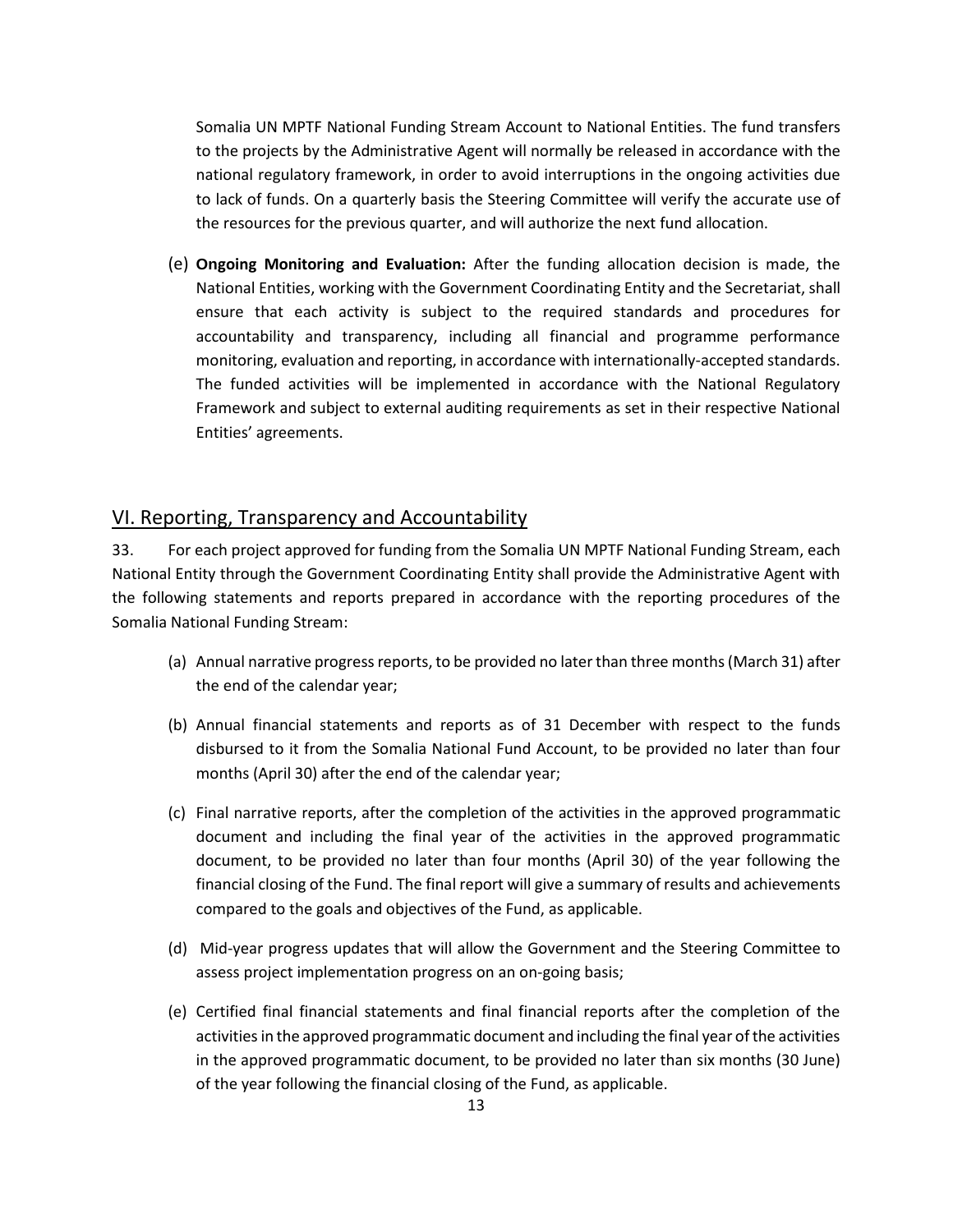34. In line with the Memorandum of Agreement, the Administrative Agent will prepare consolidated narrative progress and financial reports, based on the reports referred to in Paragraph 39 (a) to (e) above, and will provide those consolidated reports to each Contributor to the Somalia UN MPTF National Funding Stream Account, as well as the Steering Committee, in accordance with the timetable established in the Standard Administrative Arrangement.

35. The Administrative Agent shall also provide to the Contributors and the Steering Committee an annual certified financial statement on its activities as Administrative Agent ('Report on Sources and Use of Funds') no later than five months (May 31) after the end of the calendar year, as well as a certified financial statement no later than seven months (July 31) of the year following the financial closing of the Fund, as applicable.

## <span id="page-13-0"></span>VII. Public Disclosure

36. The Steering Committee, Government Coordinating Entity and Administrative Agent shall collaborate to ensure full transparency and accountability of the Somalia UN MPTF National Funding Stream operations. The Government and Administrative Agent will ensure that operations of the Somalia UN MPTF's National Funding Stream are publicly disclosed on the website of the FGS as well as on the Administrative Agent's website ([http://mptf.undp.org\)](http://mptf.undp.org/). Website postings will include a record of decisions of the Steering Committee, summary sheets of proposed and approved projects, project and fund level financial and progress reports, and external evaluation reports, including relevant information on the Somalia UN MPTF National Funding Stream operations.

37. Each National Entity shall take appropriate measures to promote the Somalia UN MPTF National Funding Stream. Information given to the press and to the beneficiaries of the assistance provided through the Somalia UN MPTF National Funding Stream, all related promotional material, official notices, reports and publications shall acknowledge the leading role of the Government. In particular, the Administrative Agent will ensure that full recognition is given to the role of the Government and national partners in all external communications relating to the Somalia National Fund.

## <span id="page-13-1"></span>VIII. Ownership of Equipment, Supplies and Other Property

38. Ownership of equipment, supplies and other property financed by the Somalia UN MPTF's National Funding Stream shall be vested in the Government.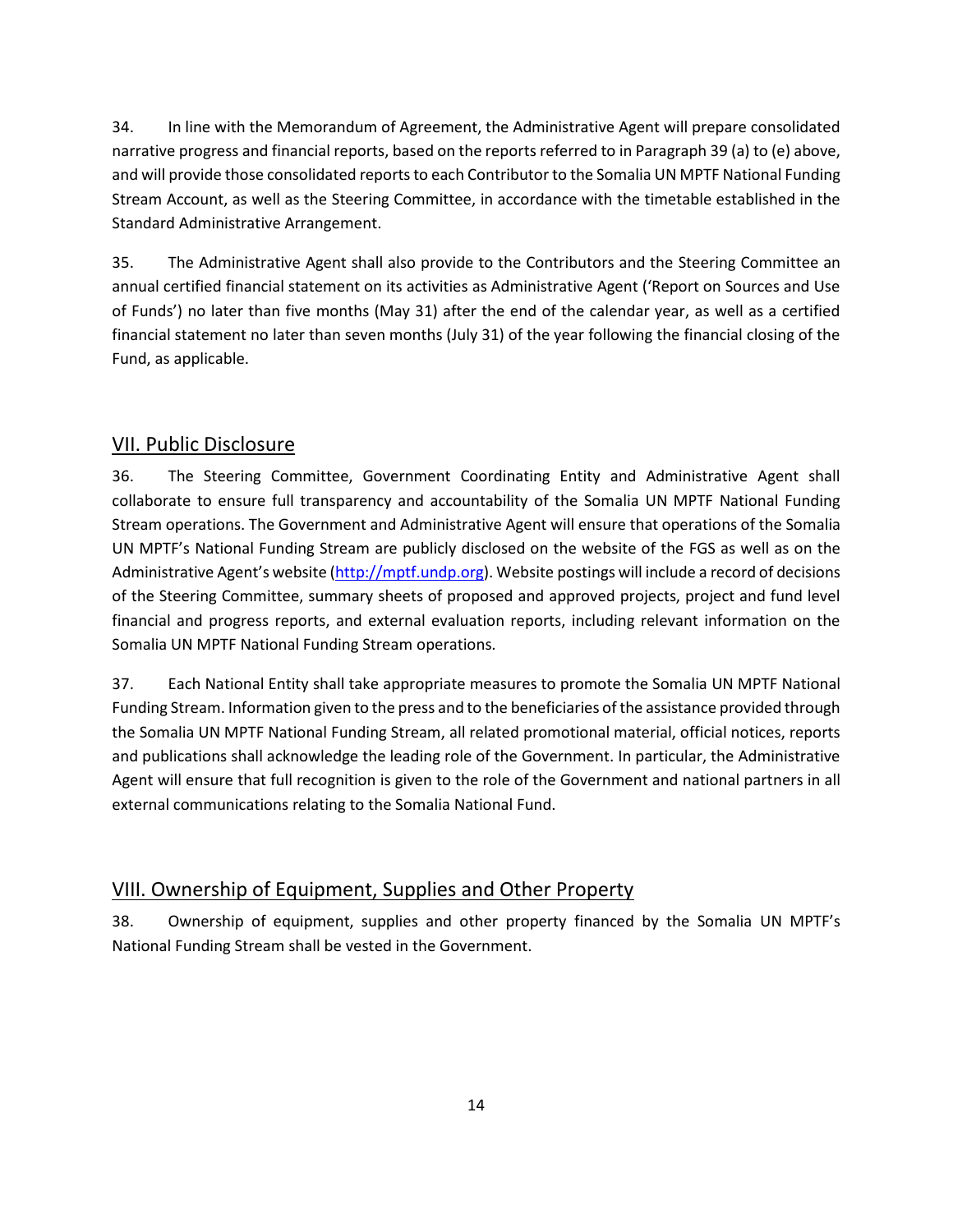## <span id="page-14-0"></span>IX. Audit

39. Project-level auditing shall be subject exclusively to the internal and external auditing procedures provided in the Somalia's National Regulatory Framework and to external auditing requirements as set in their respective National Entity agreements.

40. The activities of the UNDP MPTF Office, as the Administrative Agent shall be subject exclusively to the internal and external auditing procedures provided in the financial regulations, rules and directives of UNDP.

## <span id="page-14-1"></span>X. Evaluation and Independent Lessons Learned Review

41. The Steering Committee will ensure that the Secretariat develops an appropriate Monitoring and Evaluation Plan so that all projects supported by the Somalia UN MPTF's National Funding Stream will undertake proper monitoring and final evaluation which will assess the relevance and effectiveness of the intervention, and measure the development impact of the results achieved, on the basis of the initial analysis and indicators described at the time of programme formulation.

42. In view of the unique features of the Somalia UN MPTF National Funding Stream and its possible relevance and lessons for other similar initiatives of other developing countries, the Steering Committee shall commission an independent "lessons-learned and review studies" of the entire operation of the Somalia UN MPTF National Funding Stream, as appropriate.

43. The Government Coordinating Entity will ensure the development of a system for evaluation of the Fund's use of resources and operations in accordance with the National Regulatory Framework.

## <span id="page-14-2"></span>XI. Establishment of the Somalia UN MPTF's National Funding Stream

- 44. The Somalia UN MPTF's National Funding Stream will be established upon the signing of:
	- (a) Memorandum of Agreement (MOA) between the Government and UNDP, as the Administrative Agent, for Management and Other Support Services related to the Somalia UN MPTF's National Funding Stream, including provisions related to the Government Coordinating Entity's overall accountability on behalf of the Government for funds approved for implementation by the National Entities; and,
	- (b) Standard Administrative Arrangements between the Administrative Agent and the Contributors to the Somalia UN MPTF's National Funding Stream.